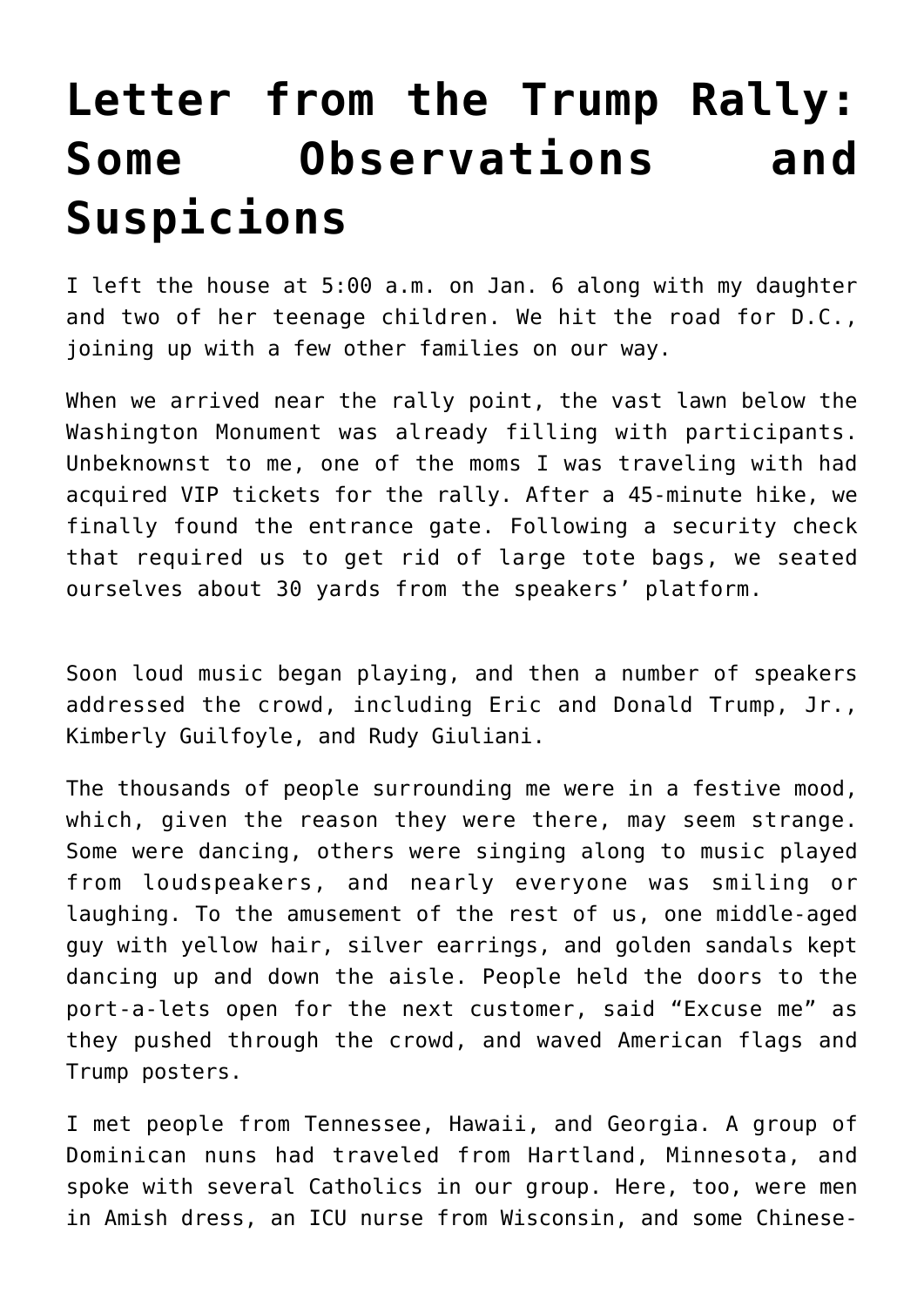Americans calling for the end of the Chinese Communist Party.

An onlooker unaware of the purpose of this rally would have guessed everyone present was celebrating rather than protesting an election.

On this gray, cold day, President Donald Trump spoke from a few minutes past noon until about 1:05 p.m., delivering a long speech, filled with highly specific allegations of election fraud. I wondered aloud why the president indulged in so lengthy a list of specifics, and one of the moms in our party pointed out that the media would cover Trump's address, making this his last opportunity to publicly state his case.

When the rally ended after Trump's speech, our party decided to head home rather than march down Constitution Avenue to the Capitol. We were cold, the kids looked worn through, and we were going to meet our ride home at the Lincoln Memorial.

It was on our way to the Memorial that one of the moms reported the breach of the Capitol building. This news came about 35 minutes after the president had finished speaking. That building is approximately 1.9 miles from the speaker's platform at the rally. Some of the tens of thousands of participants would have been closer to the Capitol than we were.

Given the contrast between those I saw around me, whom we might once have called "normal Americans," and those who stormed the Capitol, it's clear to me that someone planned this attack before the rally ever took place.

Were those planners Trump supporters? Or were some of them members of Antifa intent on sabotaging the MAGA movement and the president?

Many people who believe this election was stolen, whose businesses were closed by the government during COVID-19, or whose stores were burned and looted by rioters while the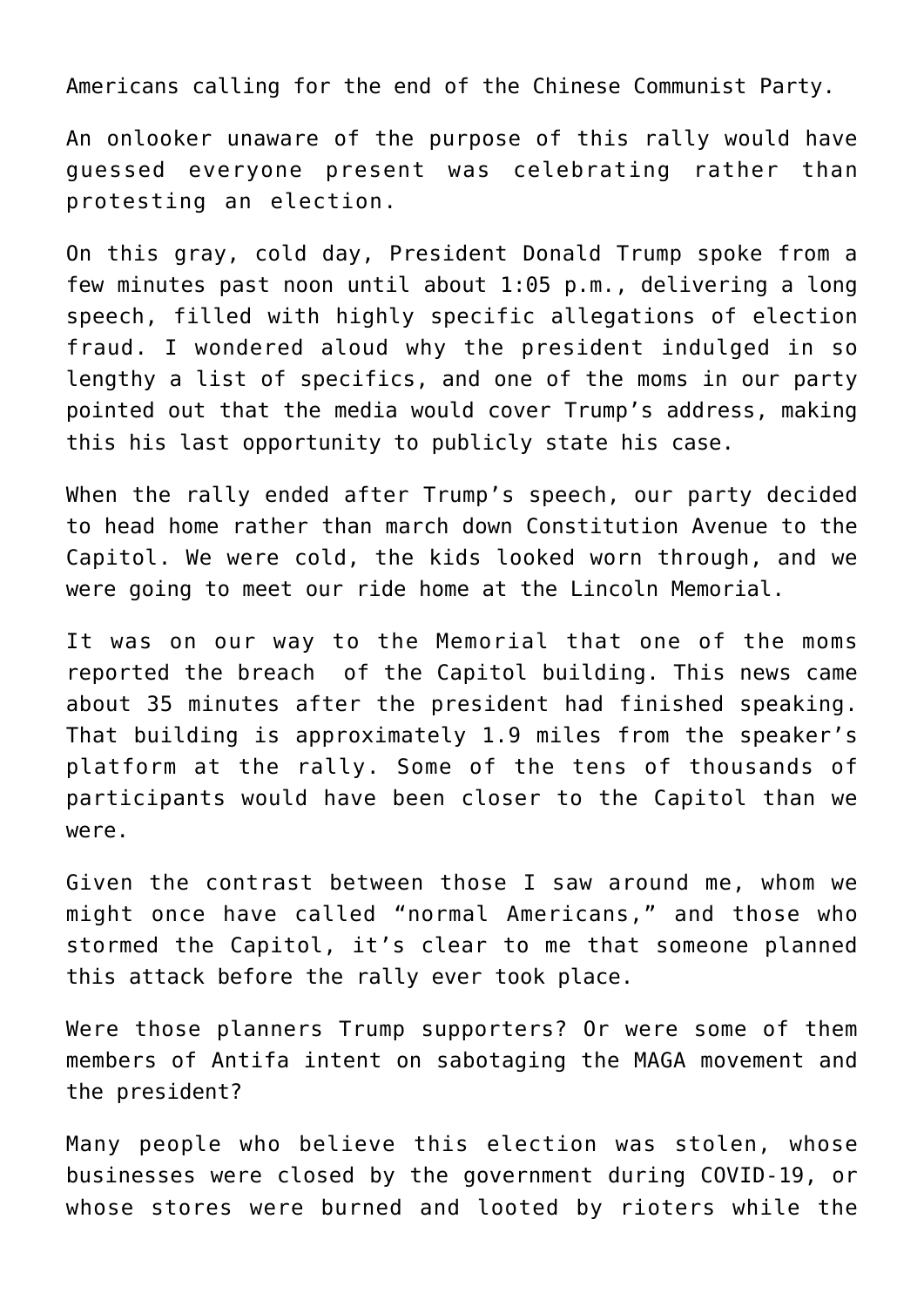government stood idly by, are frustrated. As such, I do not dismiss the possibility that the infiltration of the Capitol was indeed undertaken by Trump supporters.

However, anyone can buy a MAGA hat, and the videos I've watched and the news I've read identify most of the thugs breaking into the Capitol as young men. An example: Sprinkled among the rally-goers I saw were two stone-faced men, one white, one black, in their mid to late twenties, who clearly had no interest in the rally or what the speakers were saying.

On the morning after this battle in the Capitol, the *New York* Post [reported](https://nypost.com/2021/01/07/known-antifa-members-posed-as-pro-trump-to-infiltrate-capitol-riot-sources/) that at least two of those who led this charge were Antifa members. In another [account](https://www.americanthinker.com/blog/2021/01/were_leftist_provocateurs_leading_the_way_into_the_capitol.html) from the *American Thinker*we learn that some Trump supporters recognized Antifa radicals trying to break into the Capitol and tried to pull them away.

Many questions besides who led the charge on the Capitol also remain. Why did the police allow rioters go gain admission to the Capitol grounds? Why, as columnist Thomas Lifson [asks,](https://www.americanthinker.com/blog/2021/01/why_did_the_capitol_police_fail_to_protect_the_capitol.html) did they fail to protect the Capitol? Was it negligence? Were they under orders to stand down?

In 1933, four weeks after Adolf Hitler became chancellor, someone set fire to the Reichstag, the German Parliament house. The Nazi regime accused a communist of setting the fire and executed him, and then used this incident to crack down and ban certain newspapers, restrict free speech, and limit other human rights.

Will we see the same process here? And if so, who will be at fault?

Ours is the age of deception, and when we rush to judgment we participate in that deception. In the coming weeks and months, we can expect to see our media not only continue to support the radical agenda of the left, but also joining the left and Big Tech in [suppressing outsider voices,](https://www.intellectualtakeout.org/facebook-throttles-outsider-voices-on-election-eve/) including those at